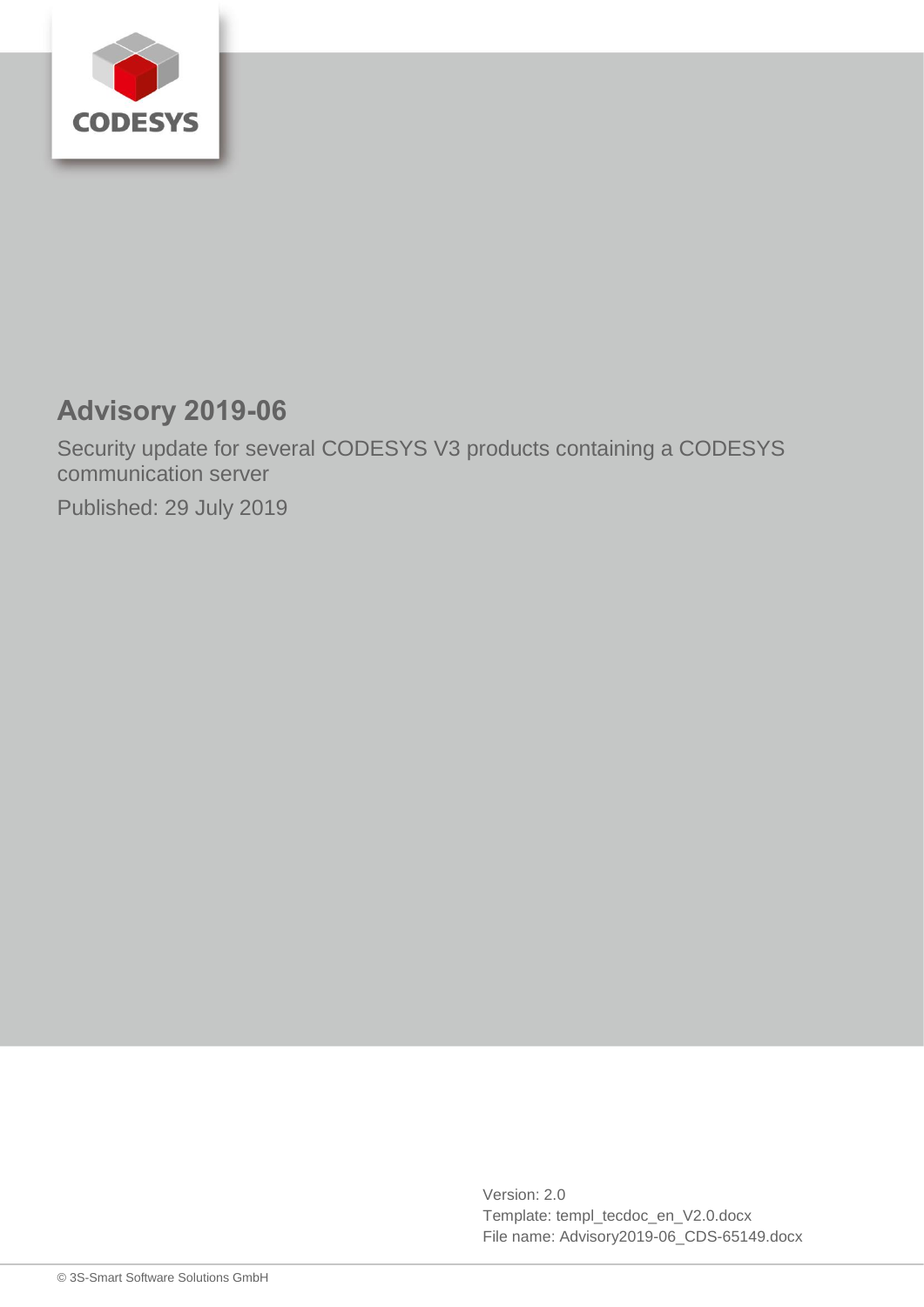# **CONTENT**

|                          |                                                                                            | Page                                                                  |
|--------------------------|--------------------------------------------------------------------------------------------|-----------------------------------------------------------------------|
| 1                        | <b>Affected Products</b>                                                                   | 3                                                                     |
| $\mathbf{2}$             | <b>Vulnerability overview</b>                                                              | 3                                                                     |
| 2.1<br>2.2<br>2.3<br>2.4 | <b>Type</b><br><b>Management Summary</b><br>References<br><b>Severity Rating</b>           | $\begin{array}{c} 3 \\ 3 \\ 3 \end{array}$                            |
| 3                        | <b>Vulnerability details</b>                                                               | $\overline{\mathbf{3}}$                                               |
| 3.1<br>3.2<br>3.3<br>3.4 | <b>Detailed Description</b><br>Exploitability<br><b>Difficulty</b><br>Existence of exploit | $\begin{array}{c} 3 \\ 3 \\ 3 \end{array}$<br>$\overline{\mathbf{4}}$ |
| 4                        | <b>Available software updates</b>                                                          | 4                                                                     |
| 5                        | <b>Mitigation</b>                                                                          | 4                                                                     |
| 6                        | <b>Acknowledgments</b>                                                                     | 4                                                                     |
| $\overline{7}$           | <b>Further Information</b>                                                                 | 4                                                                     |
| 8                        | <b>Disclaimer</b>                                                                          | 4                                                                     |
| <b>Bibliography</b>      |                                                                                            | 5                                                                     |
| <b>Change History</b>    |                                                                                            |                                                                       |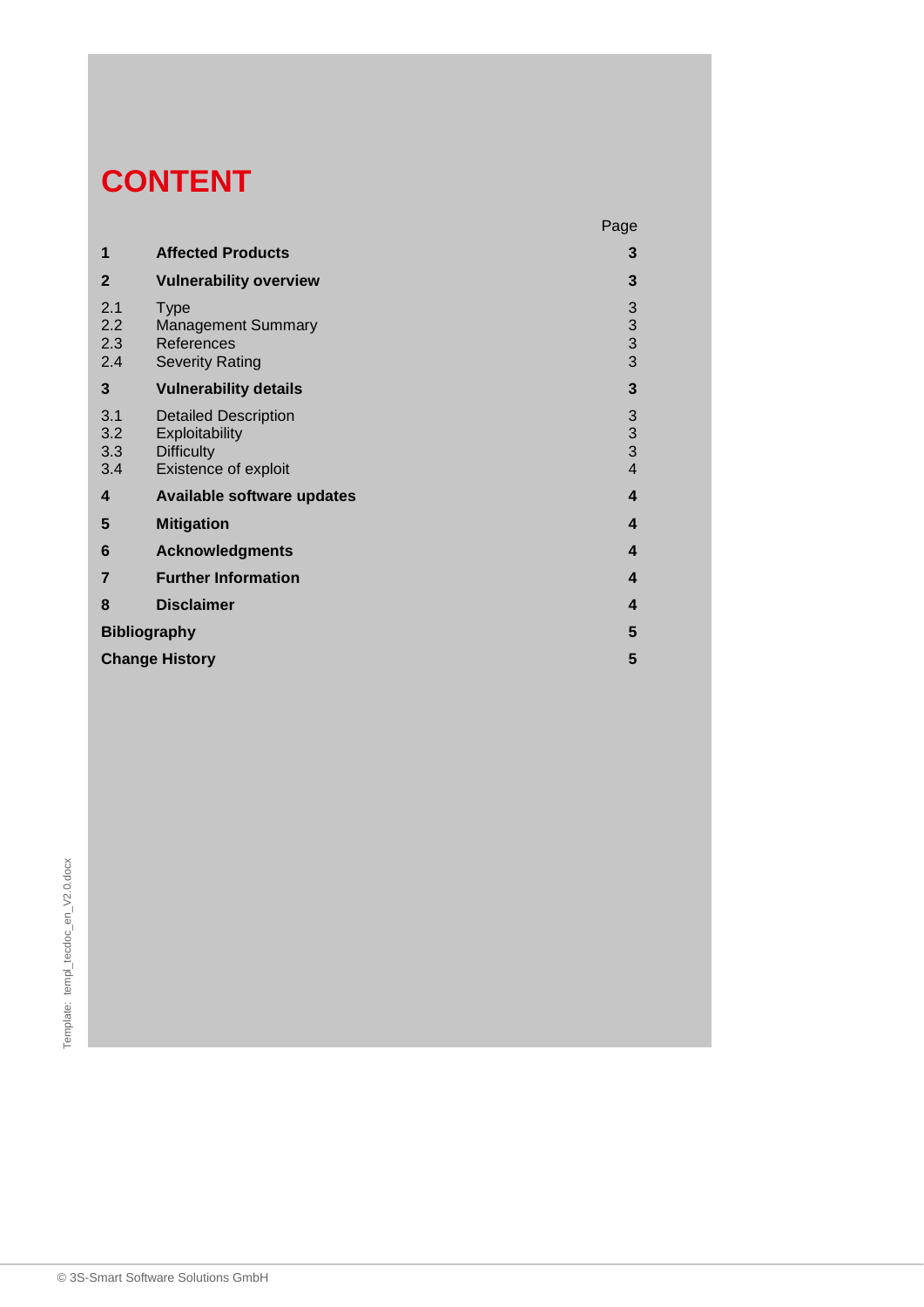#### <span id="page-2-0"></span>**1 Affected Products**

All variants of the following CODESYS V3 products in all versions prior V3.5.15.0 containing communication servers for the CODESYS communication protocol are affected, regardless of the CPU type or operating system:

- CODESYS Control for BeagleBone
- CODESYS Control for emPC-A/iMX6
- CODESYS Control for IOT2000
- CODESYS Control for Linux
- CODESYS Control for PFC100
- CODESYS Control for PFC200
- CODESYS Control for Raspberry Pi
- CODESYS Control RTE V3
- CODESYS Control RTE V3 (for Beckhoff CX)
- CODESYS Control Win V3 (also part of the CODESYS Development System setup)
- CODESYS Control V3 Runtime System Toolkit
- CODESYS V3 Safety SIL2
- CODESYS Gateway V3
- CODESYS HMI V3
- <span id="page-2-1"></span>• CODESYS V3 Simulation Runtime (part of the CODESYS Development System)

### **2 Vulnerability overview**

### <span id="page-2-2"></span>**2.1 Type**

Detection of error condition without action, remote DoS

#### <span id="page-2-3"></span>**2.2 Management Summary**

A crafted request may cause an unhandled error in the affected CODESYS products which results in a denialof-service condition.

#### <span id="page-2-4"></span>**2.3 References**

CVE: CVE-2019-9009 [6]

CODESYS JIRA: CDS-65149

### <span id="page-2-5"></span>**2.4 Severity Rating**

3S-Smart Software Solutions GmbH has rated this vulnerability as high.

The CVSS v3.0 base score of 7.5 has been assigned. The CVSS vector string is (CVSS:3.0/AV:N/AC:L/PR:N/UI:N/S:U/C:N/I:N/A:H). [7]

### <span id="page-2-6"></span>**3 Vulnerability details**

#### <span id="page-2-7"></span>**3.1 Detailed Description**

CODESYS products like CODESYS Control runtime systems provide communication servers to enable communication with clients like the CODESYS Development System. A crafted request may cause an unhandled error in the affected CODESYS products which results in a denial-of-service condition.

### <span id="page-2-8"></span>**3.2 Exploitability**

This vulnerability could be exploited remotely.

### <span id="page-2-9"></span>**3.3 Difficulty**

An attacker with low skills would be able to exploit this vulnerability.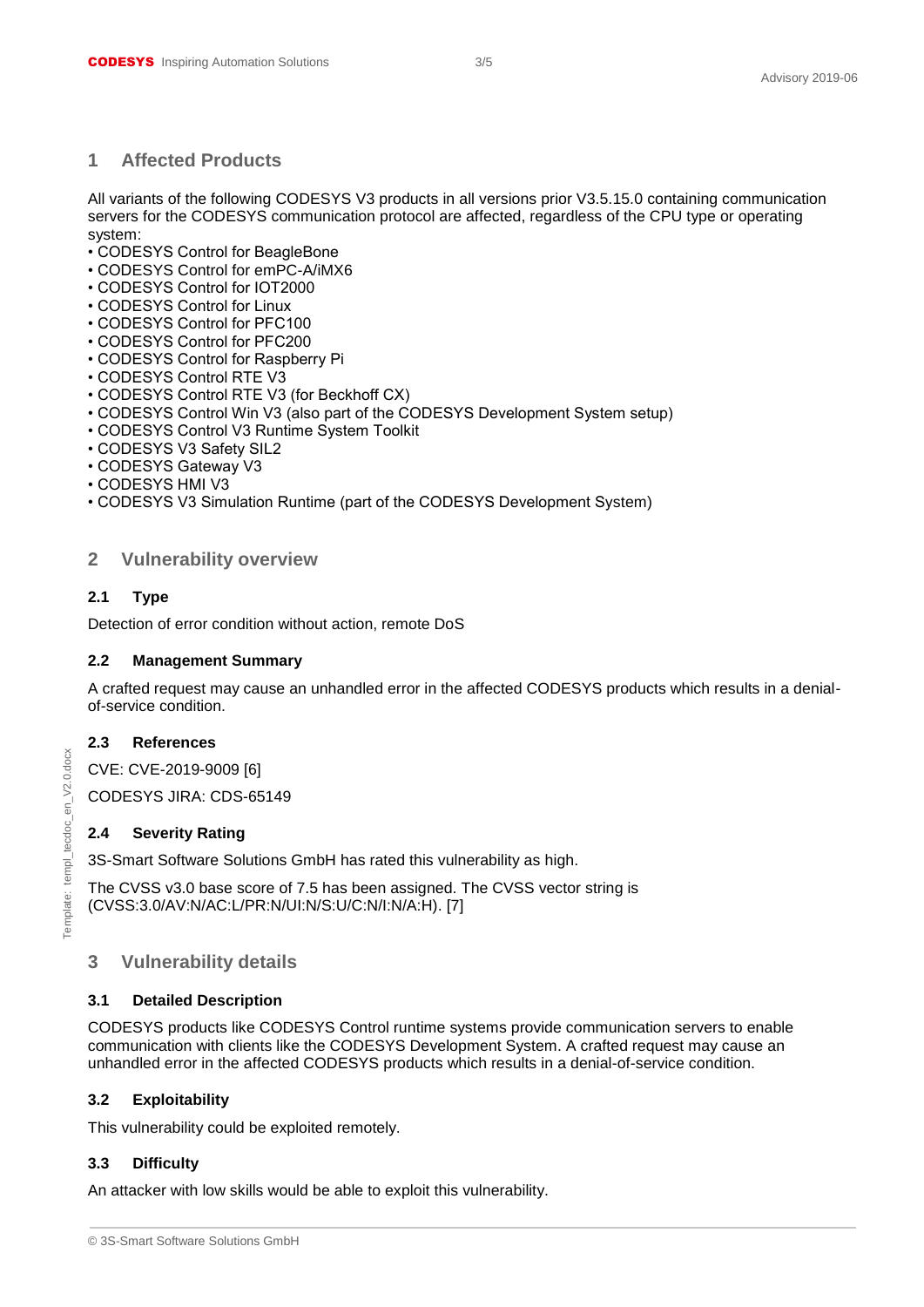#### <span id="page-3-0"></span>**3.4 Existence of exploit**

<span id="page-3-1"></span>No known public exploits specifically target this vulnerability.

### **4 Available software updates**

3S-Smart Software Solutions GmbH has released version V3.5.15.0 to solve the noted vulnerability issue for all affected CODESYS products.

<span id="page-3-2"></span>Please visit the CODESYS update area for more information on how to obtain the software update [3].

### **5 Mitigation**

3S-Smart Software Solutions GmbH recommends using the available software update to fix the vulnerability.

Currently, 3S-Smart Software Solutions GmbH has not identified any specific workarounds for this vulnerability, in case the software update is not applied.

As part of a security strategy, 3S-Smart Software Solutions GmbH recommends the following general defense measures to reduce the risk of exploits:

• Use controllers and devices only in a protected environment to minimize network exposure and ensure that they are not accessible from outside

- Use firewalls to protect and separate the control system network from other networks
- Use VPN (Virtual Private Networks) tunnels if remote access is required
- Activate and apply user management and password features
- Limit the access to both development and control system by physical means, operating system features, etc.
- Protect both development and control system by using up to date virus detecting solutions

For more information and general recommendations for protecting machines and plants, see also the CODESYS Security Whitepaper [1].

### <span id="page-3-3"></span>**6 Acknowledgments**

3S - Smart Software Solutions GmbH thanks those in the security community, who help us to improve our products and to protect customers and users through coordinated vulnerability disclosure.

<span id="page-3-4"></span>We thank Martin Hartmann from cirosec GmbH for reporting this vulnerability following coordinated disclosure.

### **7 Further Information**

For additional information regarding the CODESYS products, especially the above-mentioned versions, or about the described vulnerability please contact the 3S-Smart Software Solutions support team [5].

# <span id="page-3-5"></span>**8 Disclaimer**

3S-Smart Software Solutions GmbH assumes no liability whatsoever for indirect, collateral, accidental or consequential losses that occur by the distribution and/or use of this document or any losses in connection with the distribution and/or use of this document. All information published in this document is provided on good faith by 3S-Smart Software Solutions GmbH. Insofar as permissible by law, however, none of this information shall establish any guarantee, commitment or liability on the part of 3S-Smart Software Solutions GmbH.

Note: Not all CODESYS features are available in all territories. For more information on geographic restrictions, please contact sales@codesys.com.

Template: templ\_tecdoc\_en\_V2.0.docx templ tecdoc en V2.0.doc emplate: